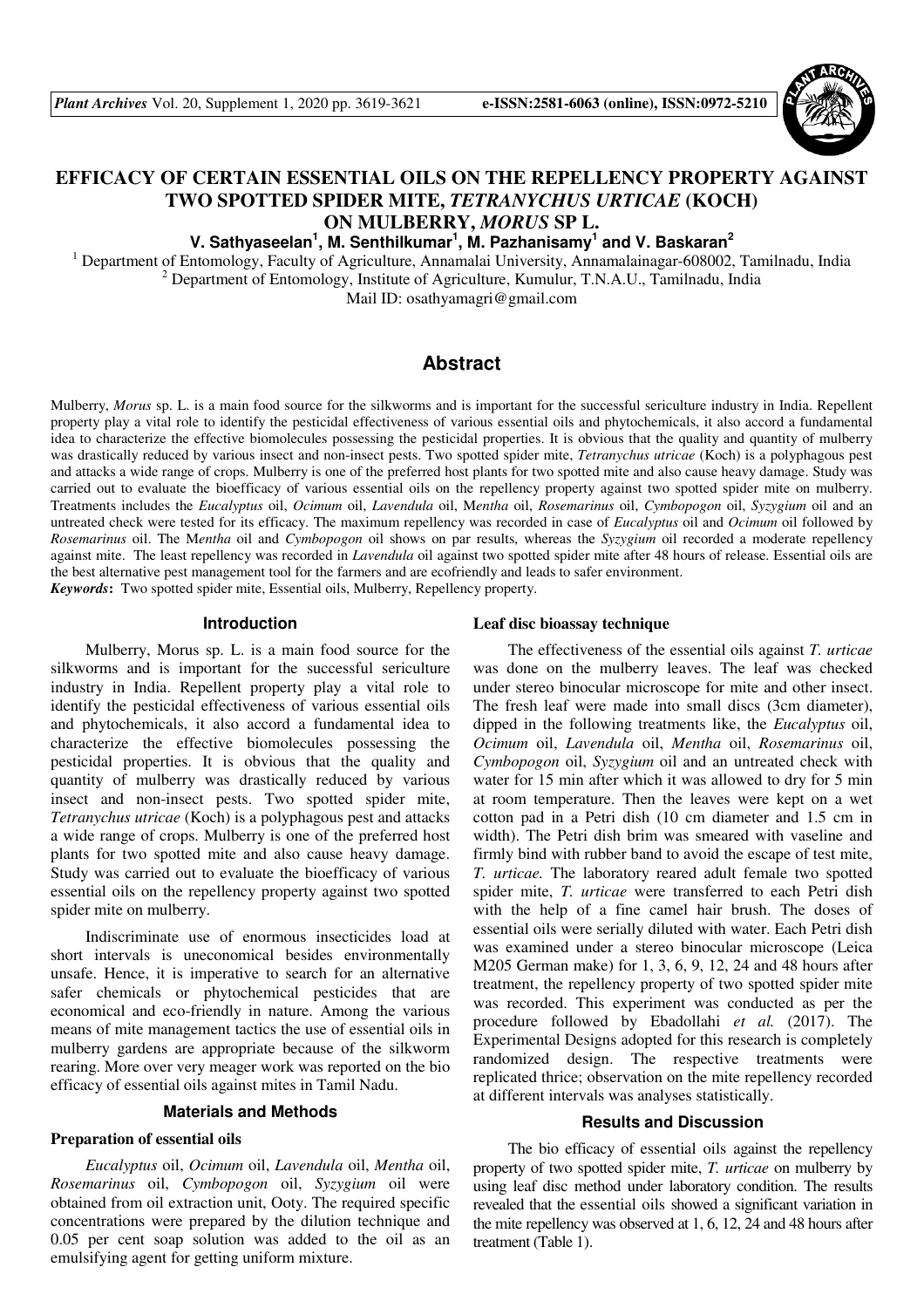3620

The maximum repellency was recorded in case of *Eucalyptus* oil (26.67%) followed by *Ocimum* oil (16.67%) and *Rosemarinus* oil (10.00%). The *Mentha* oil and *Cymbopogon* oil (6.67%) shows on par results, whereas the *Syzygium* oil (4.33%) recorded a moderate repellency against mite. The least repellency was recorded in *Lavendula* oil (3.33%) against two spotted spider mite after one hour of release.

A similar trend was observed in the mite repellency during 3, 6 and 12 hours after treatment. The maximum repellency was recorded in case of *Eucalyptus* oil (65.00%) followed by *Ocimum* oil (56.67%) and *Rosemarinus* oil (53.33%). The *Cymbopogon* oil (46.67%) and *Mentha* oil (43.33%) shows on par results, whereas the *Syzygium* oil (40.00%) recorded a moderate repellency against mite. The least repellency was recorded in *Lavendula* oil (36.67%) against two spotted spider mite after 24 hours of release.

The maximum repellency was recorded in case of *Eucalyptus* oil (84.05%) followed by *Ocimum* oil (76.67%) and *Rosemarinus* oil (70.00%).The *Cymbopogon* oil and *Mentha* oil (65.00%) shows on par results, whereas the *Syzygium* oil (53.33%) recorded a moderate repellency against mite. The least repellency was recorded in *Lavendula* oil (46.67%) against two spotted spider mite after 48 hours of release

Souza *et al.* (2016) who found that the oil extracted from *Eucalyptus citriodora* have higher fumigation toxicity against *T.urticae* even after 72 hours of exposure under laboratory condition. Reddy and Dolma (2017) reported that the alkaloid fraction present in lemongrass oil showed moderate repellency against the nymphs and adults of two spotted spider mite. This was similar to the results of Ebadollahi *et al.* (2017) who observed that the eucalyptus oil

contains eucalyptol, citronellol, aromadendrene, linalool, citral, rutin, tannins and terpineol were responsible for the potent efficacy to manage the nymphs and adults of two spotted spider mite.

The peppermint oil contain thymol, menthol, triterpenes, diterpene esters, steroids and piperitenone were identified as the potent lethal constituents against two spotted spider mite was documented by Kheradmand *et al.* (2015). The lavender oil contain linalool, cineole and boreneol was identified as the lethal constituents against two spotted spider mite was documented by Salman *et al.* (2015).

Previous findings demonstrated that the extract of neem and tulasi leaves have insecticidal properties due to the presence of triterpene, sesquiterpene, esters and strong antioxidant components such as flavonoids were reported by Esmaeily *et al*. (2017). This was in line with the findings of Sathyaseelan (2018).

The present results are in agreement with data cited by Laborda *et al.* (2013) who reported that eucalyptus oil 3% followed by lemongrass oil 3% was found highly effective by recording lowest mite population. The chemical constituents present in lemongrass oil is D-limonene, sesquiterpenes, citronellol, citral and triterpene alkaloids was responsible for the higher efficacy against *T. urticae* was in line with our present findings.

Mulberry being a vegetable crop application of essential oils is advisable rather than the usage of acaricides under field condition. This research is mainly dedicated to the peasant farmers who are not capable of utilizing the acaricides Hence focus to be given in future to identify the active principles present in the botanicals which are responsible for the maximum efficacy of these essential oils as an effective tool against mite pest management.

**Table 1 :** Bioefficacy of various essential oils against two spotted spider mite, *Tetranychus urticae* on mulberry by leaf disc method.

| S.             | <b>Treatment</b>       | Conc.<br>$(\%)$          | No. of mite<br>/Repl. | Percent repellency of nymphs and adult mites |                   |                         |                 |                 |                   |                 |
|----------------|------------------------|--------------------------|-----------------------|----------------------------------------------|-------------------|-------------------------|-----------------|-----------------|-------------------|-----------------|
| N <sub>0</sub> |                        |                          |                       | 1hr                                          | 3hrs              | 6hrs                    | 9hrs            | 12hrs           | 24hrs             | 48hrs           |
| $T_1$          | <i>Cymbopogon</i> oil  | 3%                       | 25                    | 6.67                                         | 13.33             | 23.33                   | 23.33           | 36.67           | 46.67             | 65.00           |
|                |                        |                          |                       | (14.96)                                      | $(21.42)^{\circ}$ | $(28.88)^{\circ}$       | $(28.88)^{b c}$ | $(37.27)^d$     | $(43.09)^{\circ}$ | $(53.73)^{bc}$  |
| T <sub>2</sub> | <i>Rosemarinus</i> oil | 3%                       | 25                    | 10.00                                        | 16.67             | 23.33                   | 33.33           | 40.00           | 53.33             | 70.00           |
|                |                        |                          |                       | (18.43)                                      | $(24.09)^{a}$     | $(28.88)^{\circ}$       | $(35.26)^b$     | $(39.23)^{b c}$ | $(46.91)^{b c}$   | $(56.79)^c$     |
| T <sub>3</sub> | <i>Eucalyptus</i> oil  | $3\%$                    | 25                    | 26.67                                        | 46.67             | 50.00                   | 53.33           | 56.67           | 65.00             | 84.05           |
|                |                        |                          |                       | (31.09)                                      | $(43.09)^{a}$     | $(45.00)^{a}$           | $(46.91)^{a}$   | $(48.83)^{a}$   | $(53.73)^{a}$     | $(65.91)^{a}$   |
| $T_4$          | Syzygium oil           | 3%                       | 25                    | 4.33                                         | 10.33             | 20.00                   | 30.00           | 33.33           | 40.00             | 53.33           |
|                |                        |                          |                       | (12.34)                                      | $(18.75)^d$       | $(26.57)^e$             | $(33.21)^c$     | $(35.26)^e$     | $(39.23)^e$       | $(46.91)^d$     |
| $T_5$          | <i>Ocimum</i> oil      | $3\%$                    | 25                    | 16.67                                        | 18.67             | 23.33                   | 33.33           | 40.00           | 56.67             | 76.67           |
|                |                        |                          |                       | (24.09)                                      | $(24.09)^{b}$     | $(28.88)^{b}$           | $(35.26)^b$     | $(39.23)^{b c}$ | $(48.83)^{b}$     | $(61.12)^{b}$   |
| $T_6$          | Mentha oil,            | 3%                       | 25                    | 6.67                                         | 13.33             | 20.00                   | 30.00           | 40.00           | 43.33             | 65.00           |
|                |                        |                          |                       | (14.96)                                      | $(21.42)^c$       | $(26.57)$ <sup>de</sup> | $(33.21)^c$     | $(39.23)^{bc}$  | $(41.17)^{cd}$    | $(53.73)^{bc}$  |
| T <sub>7</sub> | Lavendula oil          | 3%                       | 25                    | 3.33                                         | 10.00             | 16.67                   | 26.67           | 26.67           | 36.67             | 46.67           |
|                |                        |                          |                       | (10.52)                                      | $(18.43)^{de}$    | $(24.09)^{c d}$         | $(31.09)^d$     | $(31.09)^{f}$   | $(37.27)^{f}$     | $(43.09)^{d e}$ |
| $T_8$          | Control                |                          | 25                    | 0.00                                         | 0.00              | 0.00                    | 0.00            | 0.00            | 0.00              | 0.00            |
|                |                        |                          |                       | (5.74)                                       | $(5.74)^t$        | $(5.74)^{g}$            | $(5.74)^e$      | $(5.74)^{g}$    | $(5.74)^{g}$      | $(5.74)^t$      |
|                | S. Ed.                 | $\overline{\phantom{0}}$ |                       | 6.78                                         | 5.69              | 3.15                    | 3.47            | 3.24            | 3.96              | 3.49            |
|                | C.D. $(p=0.05)$        |                          | -                     | 12.49                                        | 11.72             | 6.27                    | 7.14            | 6.51            | 8.02              | 6.98            |

Mean of three replications

Figures in parentheses are arcsine transformed values

 $\bullet$  In a column means followed by a common alphabet are not significantly different at 5% level by DMRT.